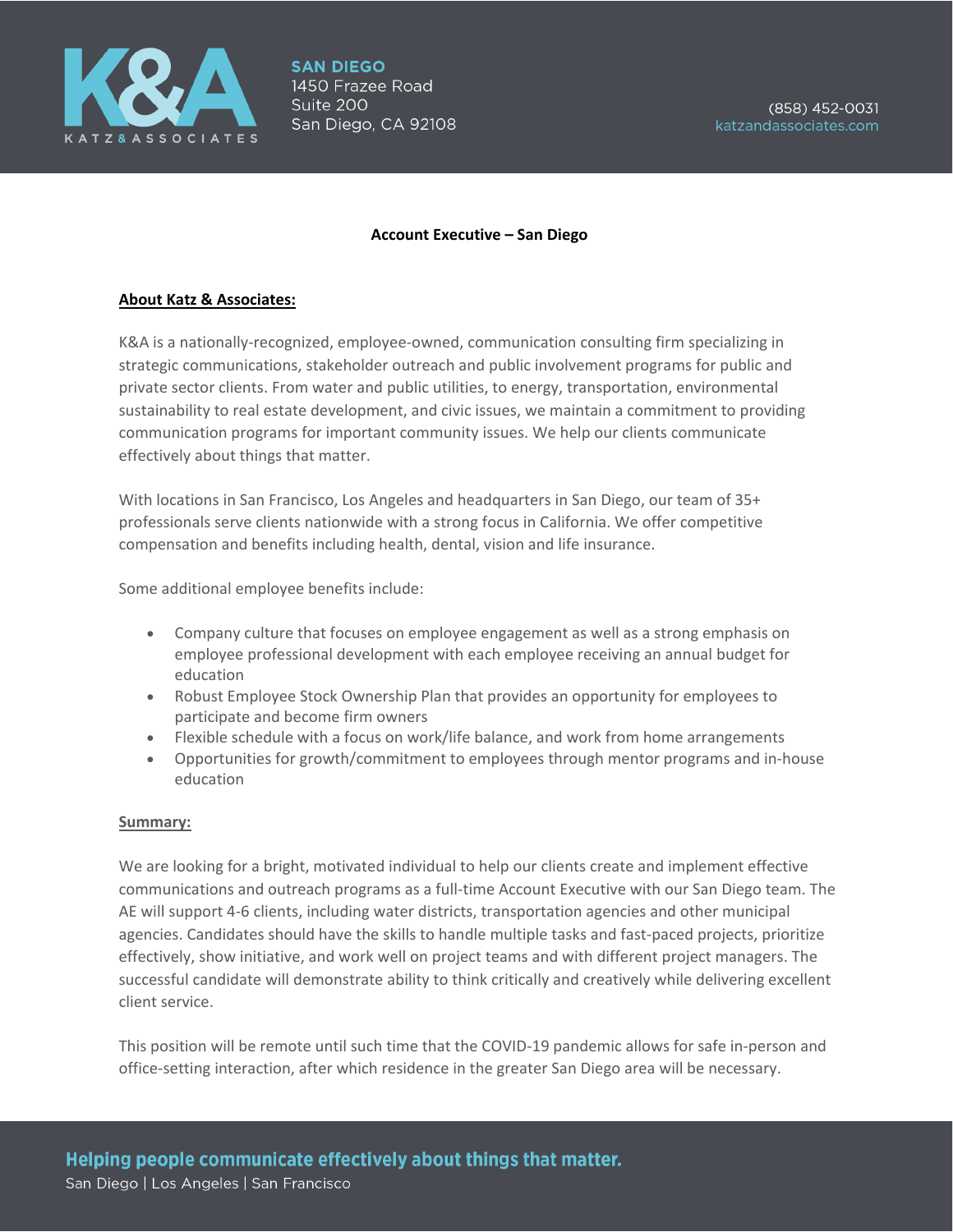## **Key Responsibilities:**

· Understanding and engaging on complex subject matter with client teams

· Developing messaging to communicate client issues to broad audiences including, general public, media, elected officials, opinion leaders and other stakeholders

- · Developing communications and outreach plans
- · Producing content for collateral materials (fact sheets, brochure, FAQs, presentations etc.)

· Coordinating with K&A's creative department on collateral development, providing direction and facilitating client feedback and edits

- · Providing quality assurance/quality control on documents and deliverables
- · Supporting virtual event production and promotion
- · Supporting client outreach activities, including direct stakeholder outreach
- · Supporting K&A business development efforts, such as contributing to proposal development

### **Experience/Education:**

· Minimum four years of related experience in public affairs, outreach, communications planning and implementation; agency experience preferred

- · Bachelor's degree required
- · Second language proficiency in Spanish strongly preferred

#### **Skills and Knowledge:**

- · Client services and client relations; diplomacy and tact
- · Project management
- · Solution-oriented, team player
- · Strong familiarity with local political issues and government operations
- · Understanding of communications and outreach best practices
- · Ability to understand complex issues and simplify for broader audiences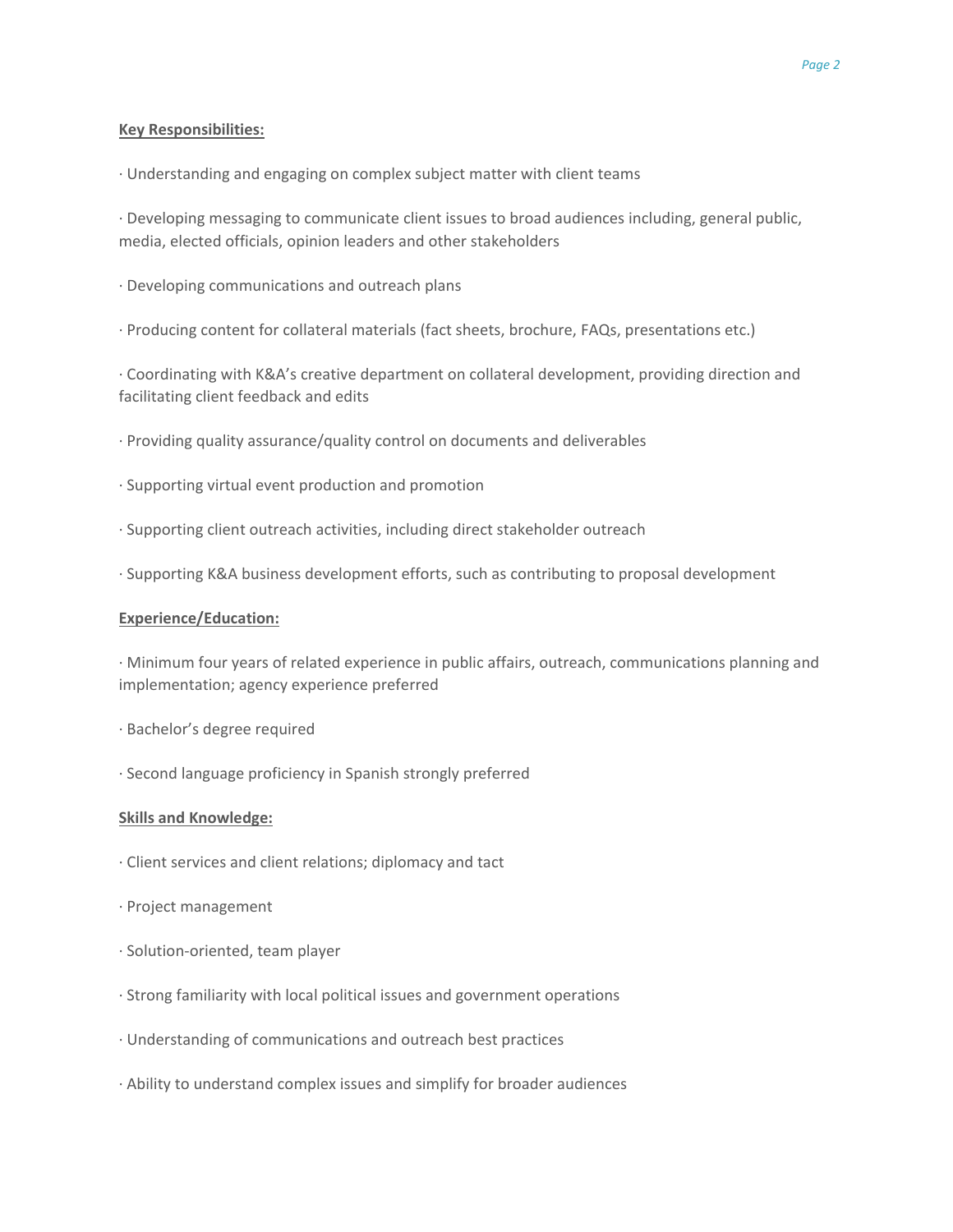- · Problem analysis/solving
- · Resourcefulness and initiative
- · Writing and copywriting
- · Public speaking and presentation
- · Ability to handle multiple tasks and manage time
- · Familiarity with public opinion research concepts
- · Familiarity with video and graphics production processes
- · Familiarity with social media best practices and measurement
- · Mastery English language, standard rules of grammar and AP style rules
- · Proficient in Microsoft Office
- · Competent Adobe Suite

### **Other Requirements:**

· This position requires 40 hours per week, Monday through Friday, assistance at occasional weekend or evening events may be needed

- · Possess valid driver's license, car, registration and insurance
- · Some travel may be required

#### **Physical Demands:**

The physical demands described here are representative of those that must be met by an employee to successfully perform the essential functions of this job. Reasonable accommodations may be made to enable individuals with disabilities to perform essential functions.

While performing duties of this job, the employee is regularly required to use hands, finger, handle or feel, reach with hands and arms, and talk or hear. The employee is frequently required to stand, walk, sit and stoop, kneel, crouch or crawl. The employee is occasionally required to climb or balance, and taste or smell. The employee must regularly lift and/or move up to 10 pounds frequently lift and/or move up to 25 pounds, and occasionally lift/and or move up to 30 pounds. Specific vision abilities required by this job include close vision, depth perception, and ability to adjust focus.